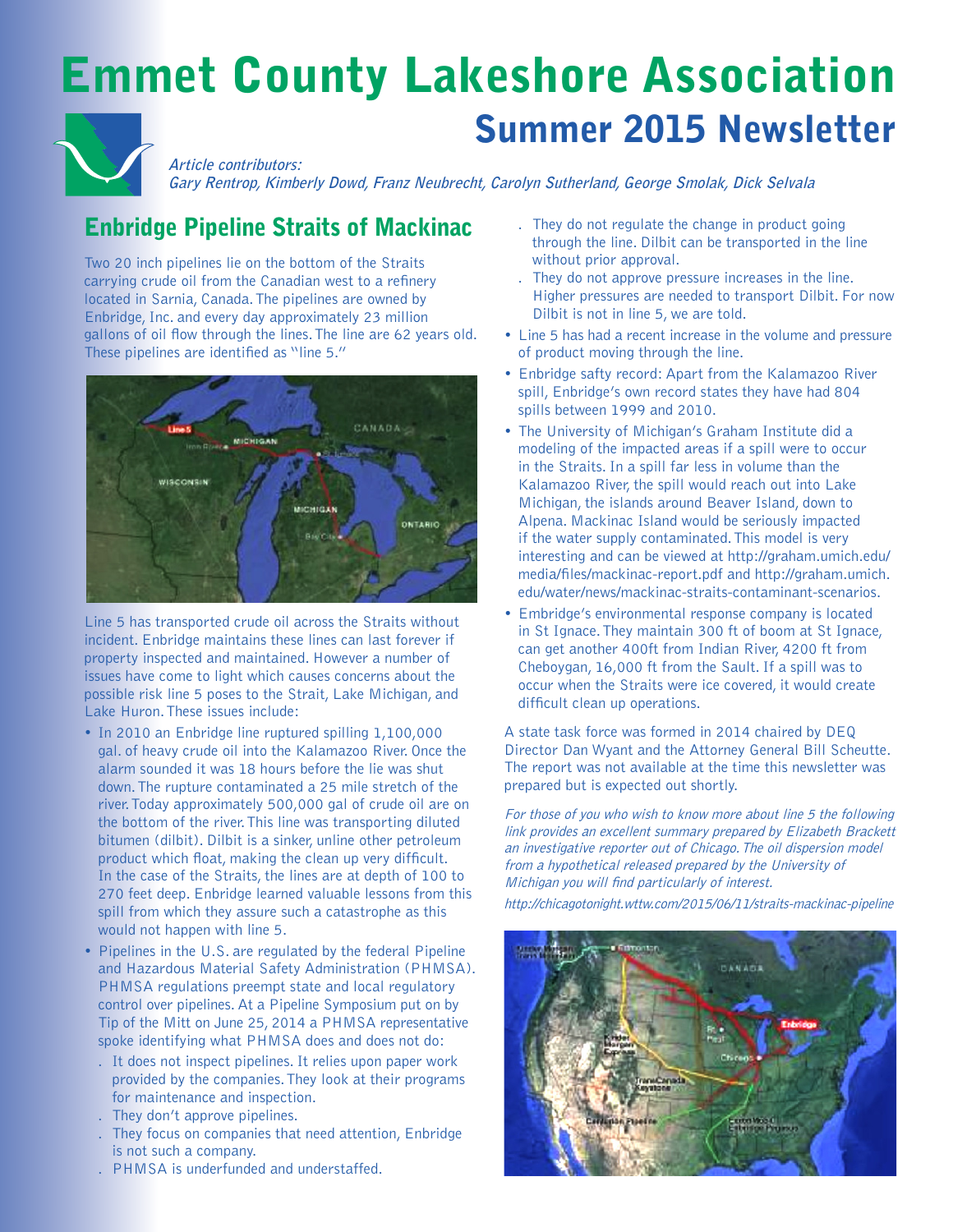### Lakes Michigan-Huron Water Levels June 2015

The water level of lakes Michigan-Huron have been on the rise due to the increased duration of winter ice, plentiful spring rains in 2014, and some cooler summer weather. The recorded water level increase for June 2014 was near 1.5 feet, and the projected water level increase for 2015 is roughly 2.5 feet with a maximum rise in June 2015 reaching 3.0 feet, according to the U.S. Army Corp of Engineers. This would be good news for commercial shipping as heavier loads could be carried by the lake freighters, thereby eliminating additional trips to the same location. Pleasure boat marina operators may be spared further expenses associated with harbor dredging. During the period from 1918 to 2013, the highest water level of the lakes Michigan-Huron was in 1985, and the lowest was observed during 1926.

There has been some direct human intervention with subsequent consequences on the lakes Michigan-Huron, due to dredging in the St. Clair River. A 150 year timeline from 1865 to 2014 clearly shows that lakes Michigan-Huron water levels have been trending downward, while Lake Erie and the St. Clair River have maintained their long term average highs. Significant water level losses from lakes Michigan-Huron can be in part due to: sand and gravel mining in the St. Clair River in the early 1900's, dredging in the St. Clair River between 1933 and 1936 to a depth of 25 feet, and construction of the St. Lawrence Seaway in 1956, which included the dredging of the shipping channels to a depth of 27 feet. It is theorized that dredging has destabilized the natural lake and river bottoms and left them more vulnerable to erosion. Unfortunately, that dredging



in the St. Clair River has grown to a depth of 60 feet-far beyond the 27 foot depth for shipping due to soil erosion of the riverbed. These human-induced changes may have dramatically increased the volume of water loss from lakes Michigan-Huron.

There obviously is a natural flux that occurs in lake water levels due in part to climate change, winter ice formation, higher rainfall in the spring, and increased evaporation due to warmer summer temperatures. These environmental changes, coupled with human intervention such as dredging, can cause an increase or decrease in the water levels of the Great Lakes. Being good stewards of the Great Lake water levels is a multifaceted and complex proposition requiring<br>constant vigilance from all of the concerned stakeholders.

# Last Standing, Original Ottawa Home on Lamkin Road is Being Preserved

Thanks to a group of interested community members, the last standing, unoccupied, original Ottawa home on Lamkin Road is being preserved. Built in 1859 by the King family, the home is located in what was originally the center of Middle Village, a vibrant Ottawa fishing community during the 1700-1800's.

Banding together in December 2014, the group was able to purchase the home and establish 501c3 status with plans to properly restore the home, offer continual preservation, and an eventual hands-on history experience for visitors and resident alike wishing to learn more about the Ottawa history of Middle Village.

The mission of The King House Association is to "properly restore and continually preserve the King House with eventual plans for a visual history museum of the area through photographs and

written word telling the history of Middle Village (Good Hart).

The association's first priority is raising \$40,000 for the purchase (an 18-month land contract is in place to complete the transaction). Currently over \$20,000 has been raised. The association then has a three year operational budget goal of \$60,000 to be used for preservation. The home's roof, windows, doors, floors, logs and chinking will be restored to the original state.

The goal is to reach the \$100,000 mark by December, 2015. Tax-free contributions can be made to The King House and mailed to P.O. Box 942, Good Hart, Michigan 49737. Additional information may be found at facebook.com/kinghouseassociation <http://facebook.com/kinghouseassociation>.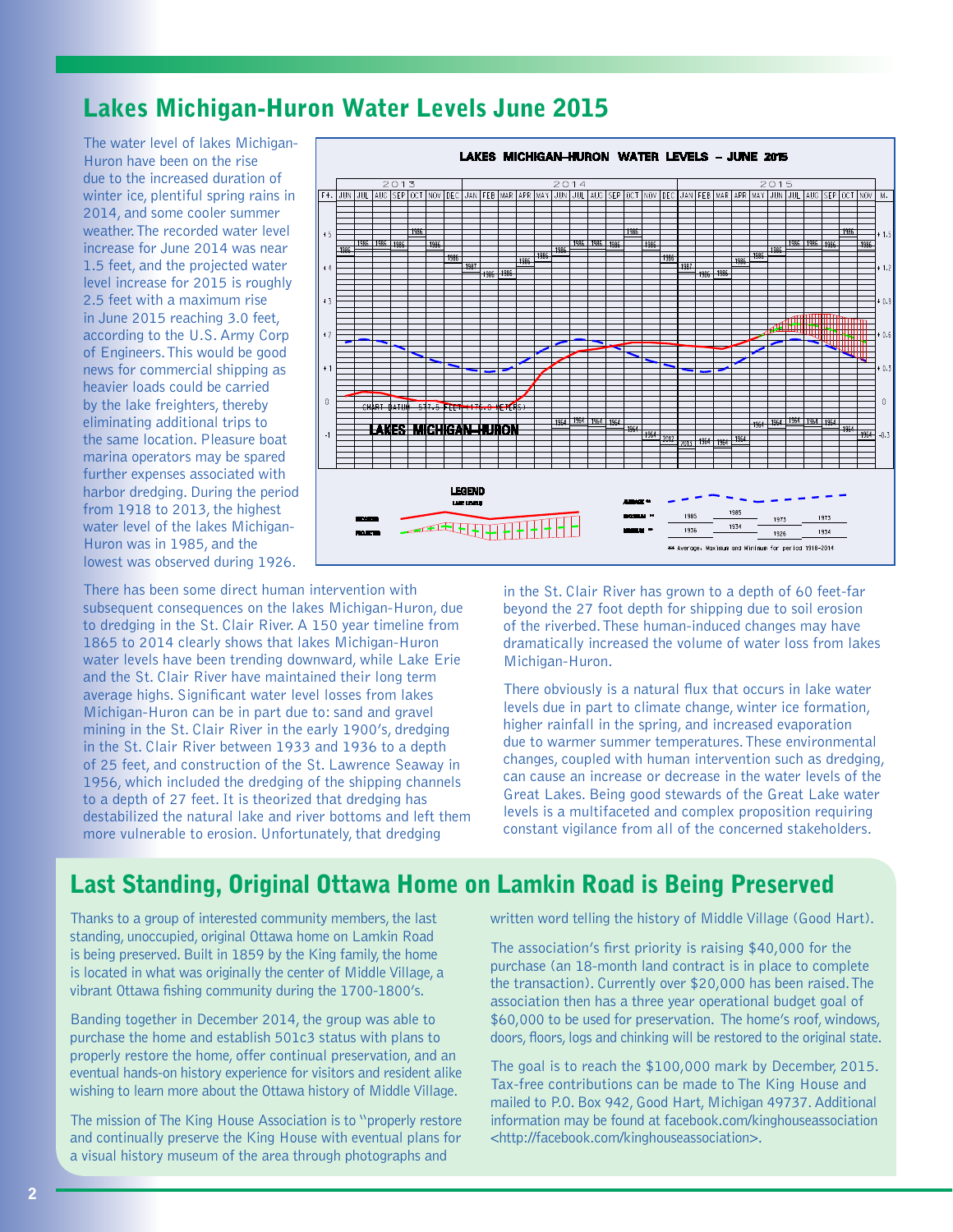# Ecology of the Great Lakes

The ecology of the Great Lakes is changing, no doubt, in ways that are permanent. The Great Lakes ecosystem has been damaged by more than 180 invasive and non-native species species such as the zebra mussel, quagga mussel, round goby, and sea lamprey. This article, Part I, will in summary form, identify some but not all of the reasons for the changes that we see today. Part II, in a subsequent newsletter, will address adverse environmental conditions that may be coming.

Sea Lamprey: This species is mentioned because it is one of the first noted introductions of an invasive species, and is an example of the permanent impact upon the Great Lakes from invasives. The first recorded observation of a sea lamprey in the Great Lakes was in 1835. The sea lamprey attaches to fish with its suction cup mouth, then digs its teeth into the flesh for grip. Once securely attached, sea lampreys rasp through the fish scales and feed on the body fluids of the fish. The fish generally die from the loss of fluids or infection. Sea lampreys entered the Great Lakes through improvements to the Welland Canal. Before the sea lampreys appeared, 15 million pounds of lake trout in the upper Great Lakes were harvested each year. By the early 1960s, the catch had dropped dramatically to approximately 300,000 pounds per year. Sea lampreys have been controlled (though poisons, barriers in streams, traps and pheromones), but not extinguished. The sea lamprey is still here. Aggressive measures of control must be continually taken or the Sea Lamprey will again rebound in large numbers.



**Zebra and Quagga Mussels:** The shells of these mussels are what you see when walking on the beach—something we do not remember seeing 10 years ago. These mussels entered the Great Lakes in the ballast of ships coming through the St. Lawrence Seaway. The zebra mussels came first, then the quagga mussels. The zebra mussel thrives in shallow waters while the quagga can thrive in deeper waters. The zebra mussel is no longer the dominant mussel. The impact of these mussels is more than just an unsightly cluttering of beaches. The mussels are believed to be a link in what has caused outbreaks of botulism toxin which is poisoning sea and shore birds. They filter out Diporeia, the major food source for many fish. Measurement has shown a significant loss of Diporeia in the Great Lakes which, if it continues, will threaten the survival of many Great Lakes fish. The die off of the alewife, a primary food for salmon, is believed to be due to the loss of Diporeia food for the alewife. The excrement from these



mussels is thought to serve as a fertilizer promoting the growth of Cladophora algae discussed in this article. The ecological impact of these mussels is nicely illustrated on the Stella Mode (diagram above).

#### Cladophora Algae

The good news is that Cladophora is a native algae. The bad news is that it's on "steroids," creates an ugly mess on our beaches and stinks when it rots. Mats of this algae lie on the bottom of the lakes and are believed to create an anaerobic condition which causes naturally occurring botulism to produce the toxin which is killing sea and shore birds. Lake Erie, which had a reversal of poor lake conditions, now is experiencing massive algal blooms. These blooms caused a shutdown of a municipal water supply because of concerns of the contamination from these blooms. These blooms can produce a toxin related to what is called "blue green algae." The cause of these outbreaks is believed to be due to the nutrient, phosphorus, entering the water from the fertilization of corn crops in the Maumee River Basin. The algae we have seen on Lake Michigan, when the water levels were lower, were likely caused by warmer water, less ice, low lake levels, and resulting sunlight.

#### Round Goby

This is a small bottom fish with large jaws of teeth—not too pretty, but good for crushing mussel shells. This fish was introduced into the Great Lakes from central Eurasia, via the ballast water of ocean going vessels. It will eat other small fish and the eggs of larger fish. The goby is also believed to be part of the cycle that brings the botulism toxin to the sea and shore birds. The cycle is believed to be:

- 1. Cladophora algae create a mat on the floor of the lake, creating an anaerobic condition that causes naturally occurring botulism to produce botulism toxin.
- 2. The zebra and quagga mussels ingest this toxin as they filter water. The mussels are not affected by the toxin.
- 3. The round goby eats the mussels and becomes ill or dies.
- 4. The goby is eaten from the surface or at depth by a migrating sea bird, causing the death of the bird, and shore birds that eat the maggots from the dead sea birds that float ashore may also die. However, the round goby has a redeeming value. It eats large quantities of zebra and quagga mussels.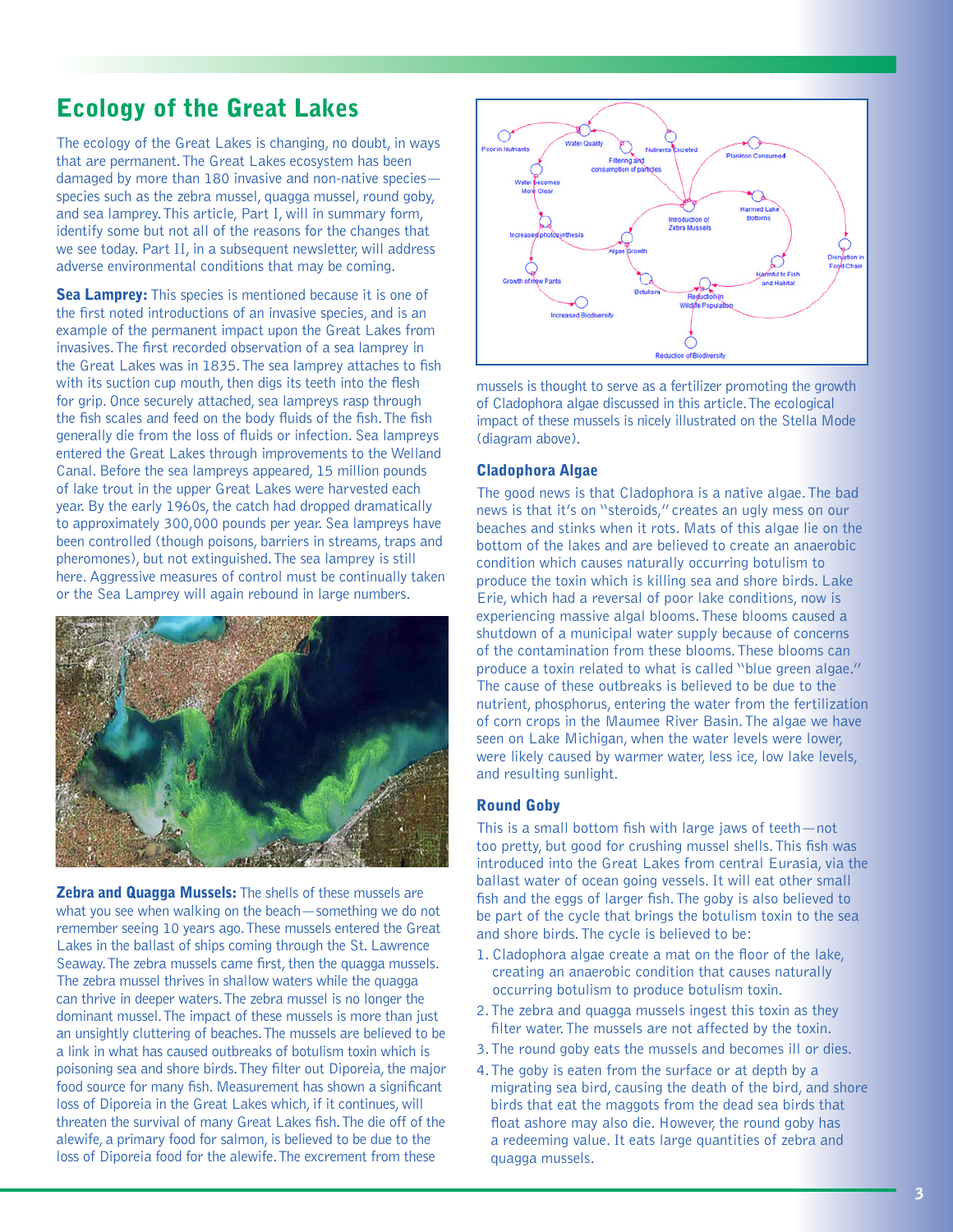## Avian Flu, Avian Botulism

At the time of this writing, more than 33 million ducks, chickens, and turkeys across twelve states have lost their lives since December due to H5N2, a strain of Avian Flu. Some of these birds have died from the virus, while others have been euthanized to prevent spread of the virus. H5N2 is especially fast-moving, killing ninety percent of a flock within 48 hours. Theories as to how the virus has spread so quickly include transmission, whether intentional or unintentional, by travelling humans as well as by migrating wild birds.

H5N2 has been found in Wisconsin, just across Lake Michigan from us. While nearly all Wisconsin deaths occurred on bird/ egg farms, in early May, a migrating wild snowy owl was discovered to have died from the virus. This owl was found in Oconto County, near Green Bay. H5N2 has also been reported in Indiana, as well as in Ontario, Canada. Thus far these are the only areas reported near the Great Lakes.

Readers may recall that ECLA has been active in monitoring for bird die-offs due to Avian Botulism. This monitoring takes place during the fall months, when die-offs due to Botulism Type E are most common. Now, with the new health threat posed by H5N2, lakefront property owners will want to be vigilant about sick and dead waterfowl all summer.

#### If you find a dead bird during the summer:

Individual sick or dead waterfowl should be reported to the Michigan Department of Natural Resources Wildlife Disease Lab (DNR) at 517-336-5030 or via a website reporting form at www.michigandnr.com/diseasedwildlifereporting/disease\_ obsreport.asp. Should a die-off (more than six birds found sick or dead within a short time period) be found, the DNR will laboratory test the birds and should be immediately notified at 517-336-5030 (during business hours) or 1-800-292-7800 (after hours).

#### If you find a dead bird during the fall:

Contact Dan Myers at the Tip of the Mitt Watershed Council (231.347.1181 or dan@watershedcouncil.org).

Any dead or sick birds should be handled with care, using gloved hands, and contact with pets and children should be avoided.

If you are interested in being a volunteer beach monitor, (which requires you to walk a section of Lake Michigan shoreline weekly during the fall months) contact Dan Myers at the Tip of the Mitt Watershed Council (231.347.1181 or dan@watershedcouncil.org).

#### Avian Flu vs Avian Botulism

Avian Flu is an influenza virus that afflicts primarily birds.

Avian Botulism is best described in an article by Mark Breederland of the Michigan State University Extension, Michigan Sea Grant (copied here from http://msue.anr.msu. edu/news/avian\_botulism\_and\_the\_great\_lakes):

"Avian botulism is a food poisoning whereby waterfowl ingest a toxin which is produced by the naturally occurring rod-shaped bacterium Clostridium botulinum. Typically, these native bacteria live in a highly resistant spore stage and are of no impact to fish and wildlife; however, under the right



circumstances (usually anaerobic conditions), the bacteria will germinate, produce and make bio-available one of nature's most potent toxicants. The toxin causes muscular paralysis. Often the birds are unable to hold their head up and may drown or die from respiratory failure. Avian botulism is also known as limberneck, due to the bird's inability to hold up its head.

"While small invertebrates (often maggots) are not impacted by the toxin, they often serve to pass the toxin up the food chain. A rotting carcass that has the botulism toxin in it and is decomposing along the shore can often be a source for maggots, and other scavenging birds such as gulls can possibly get botulism. This maggot-cycle is particularly important for type C botulism.

#### "What is type C botulism vs. type E botulism?

"Type C avian botulism is the neuromuscular disease which typically affects dabbler ducks, and possibly other shorebirds, that forage in the mud in both inland and Great Lake coastlines (see the poster from Michigan Sea Grant—Dabblers & Divers: Great Lakes Waterfowl) and eat invertebrates directly. Type C impacts are felt in both inland lake and pond environments as well as in the Great Lakes shorelines.

"Type E avian botulism usually impacts diver ducks in the Great Lakes where they dive deep and eat fish/mussels. Avian botulism outbreaks (type E) have occurred, with increased frequency in Lake Michigan along the northwest Michigan region since 2006, typically during the September-October-November time frame.

"The mallard dabbler duck is the most abundant local duck in the Grand Traverse Bay region with strong population numbers and is the single species that was affected in the recent outbreak confirmed by the DNR. It is doubtful that a significant type C botulism outbreak would seriously impact population numbers of this species.

"However, diving duck species such as common loons are a noteworthy species that have been impacted by type E botulism over a recent number of years. Common loons are a species of special concern in Michigan, and the full impact of the botulism kills are not known and a possible concern for loon population impacts in North America."

An additional detailed description of Avian Botulism, along with charts of bird types affected, can be found at http://www. nwhc.usgs.gov/publications/field\_manual/chapter\_38.pdf.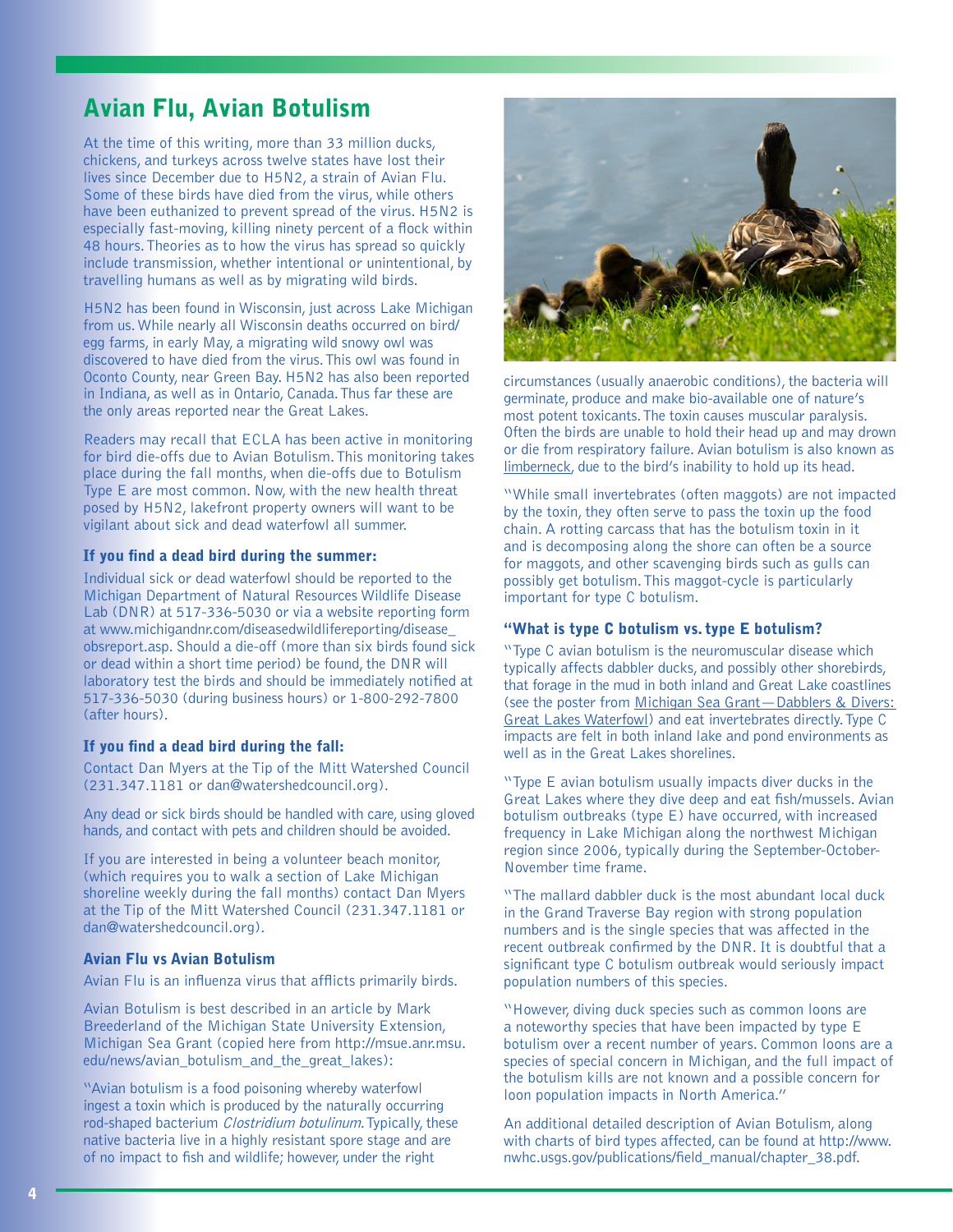### Road Conditions and Repair Funding

Everyone agrees that the roads in Michigan are not in good condition. After the recent rejection of Proposal A, which was going to help in road funding, Lansing is looking for alternative ways to make much-needed improvements. There will be some time however before a permanent solution is found.

The Emmet County Road Commission developed a grading system from 1 to 10, with 10 being the best. The conditions of county roads have mixed ratings and they are as follows:

| Local (township) roads: improved from 5.43 in 2005 to<br>6.55 in 2015     |
|---------------------------------------------------------------------------|
| Primary (county) roads: deteriorated from 5.82 in 2005 to<br>4 76 in 2015 |

This indicates that the local roads are in much better shape than the primary roads, which experience much higher traffic volume than the local roads. In ECLA Townships rating of local roads is as follows: Cross Village / 6.9, Readmond / 7.87, Friendship / 6.18 and West Traverse / 7.41. At the same time ratings of primary (county) roads are: State Road – 3 (South of Cross Village to Lacount Road), Robinson Road – 3 and 4, Middle Road – 9 (recently redone) and Stutsmanville Road E. of State Road 4 (for the past several years Friendship Township has been concentrating on improving primary road—Stutsmanville Road). Lake Shore Drive N. of M-119 in Cross Village / 3 and 4. Most of these roads did not have major rebuilding done for over 50 years and today's condition of State and Robinson Roads reached the point of being unsafe.

Roads which are in relatively good condition, are fixed first. This is due primarily to an interesting and controversial approach in prioritizing road repairs/rebuilding. Roads that are in relatively good condition are repaired ahead of those which have low grade and desperately need rebuilding. This is primarily due to the tremendous difference in cost. For example, the cost per mile to reconstruct a road such



as Levering Road (last year) was between \$240,000 and \$320,000 per mile. To do asphalt wedging of the rest of Levering Road from State Road is around \$45,000 per mile and repairing road rated 7 is \$3,100.

According to the Road Commission it would definitely help to have the townships share primary road repair expenses with the county. Without a funding increase from the State, the Road Commission may not be able to help ECLA townships at all on some road improvements. This is also due to the fact that the county currently helps 8 of the poorest 16 townships with a small stipend in funding road repairs and none of the ECLA Townships are in that category.

Without the townships help, the county will not be able to repair/rebuild ECLA's territory primary roads soon. While ECLA townships continue to collect road millage money (1% except West Travers .7%) and local roads are in a relatively good shape when primary/county roads are deteriorating it makes a lot of sense for townships to divert some of that money to county and fund repairs of primary roads. Some of this is already done: Stutsmanville Road in Friendship and this year's edging of Levering Road in Cross Village. ECLA is recommending that its members continue urging Township Boards to do so. Joint effort of repairing State Rd. which runs through all of ECLA Townships would be a great example of wisely spending road millage money. Urging Road Commission and perhaps County Board to place State and Robinson Roads toward the top of priorities may help also.

### **Cherry Capital**

Perhaps some of you have been as frustrated with satellite internet service as I and my wife had been. We work through a server in our office downstate. With satellite internet service, when we typed a letter it took a couple of seconds sometimes longer—before the letter showed on our computer screens. Last summer, we went for a week with hit and miss satellite service. After many frustrating calls to India, things did get slightly better. But enough was enough. At the suggestion of Gene Reck, supervisor for Cross Village Township, we turned to Cherry Capital. Because Cherry Capital requires line of sight for its signal, we did not think we could get service. However, Tim Malone from Cherry Capital was able to obtain a signal from their tower at Sturgeon Bay to our neighbors on a point, and from their home to our home. The difference was astounding:

1. The speed of service is comparable to what we have at our down-state home with Comcast. Speed—which is the time it takes for a signal to go out and come back,

e.g. you type a letter and it shows on your computer screen—is measured in "pings." The lower the number the better. We went from 1200 pings to around 40 pings.

- 2. There is no limit on usage with Cherry Capital. With the satellite provider we had the highest usage allowance available because of our business. When we exceeded our usage, the satellite service simply slowed down to unusable. That got our attention. This does not happen with Cherry Capital. I have even been watching movies unheard of with the satellite provider.
- 3. \$45 per month when paid on an annual basis, otherwise \$50 per month.
- 4. If we need help, no more calls to India!

It's not 100% perfect, but almost. At times, the signal to the server is briefly disconnected, but is reconnected in about 30 seconds. All in all, Cherry Capital has made operating remotely a pleasure.